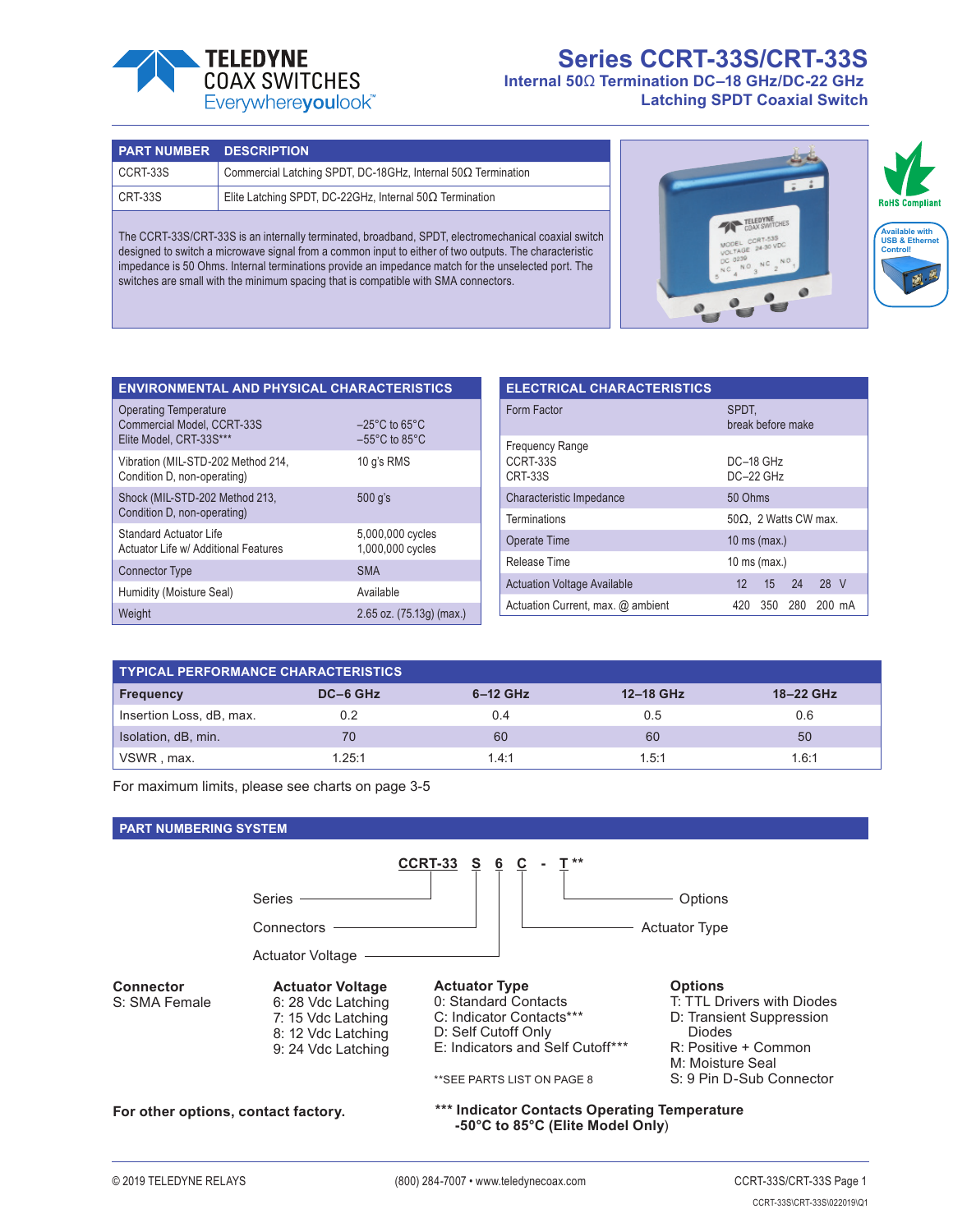# **Series CCRT-33S/CRT-33S**

**Internal 50**Ω **Termination DC–18 GHz/DC-22 GHz Latching SPDT Coaxial Switch**



## **SCHEMATICS AND MECHANICAL OUTLINE**



6

P/N 2706650 **"-s option" 9-pin d-sub connector (example: ccrt-33s60-s)**

| <b>9 PIN D-SUB PINOUT FOR LATCHING SPDT</b> |                |            |                |                            |  |  |  |  |
|---------------------------------------------|----------------|------------|----------------|----------------------------|--|--|--|--|
|                                             | <b>OPTIONS</b> |            |                |                            |  |  |  |  |
| Pin<br>No.                                  | Basic          | Indicators | <b>TTL</b>     | Indicators &<br><b>TTL</b> |  |  |  |  |
|                                             |                |            |                |                            |  |  |  |  |
| 2                                           | 2              | 2          |                |                            |  |  |  |  |
| 3                                           | $\cap$         | C          | Common         | Common                     |  |  |  |  |
| 4                                           |                |            |                |                            |  |  |  |  |
| 5                                           |                |            | $\overline{2}$ | $\overline{2}$             |  |  |  |  |
| 6                                           |                |            | <b>Vsw</b>     | <b>V<sub>sw</sub></b>      |  |  |  |  |
|                                             |                | A          |                | A                          |  |  |  |  |
| 8                                           |                | B          |                | B                          |  |  |  |  |
| $\mathbf{Q}$                                |                | C          |                | ⌒                          |  |  |  |  |

| <b>TRUTH TABLE (with TTL option)</b> |             |                |              |  |   |                              |  |  |
|--------------------------------------|-------------|----------------|--------------|--|---|------------------------------|--|--|
|                                      | Logic Input | <b>RF Path</b> |              |  |   | Indicator<br>(if applicable) |  |  |
| 1                                    | 2           | IN<br>to 1     | IN<br>to $2$ |  | А | B                            |  |  |
| 0                                    |             |                | No Change    |  |   |                              |  |  |
|                                      |             | On             | Terminated   |  | C |                              |  |  |
| O                                    |             | Terminated     | On           |  | U | C.                           |  |  |
|                                      |             |                | Forbidden    |  |   |                              |  |  |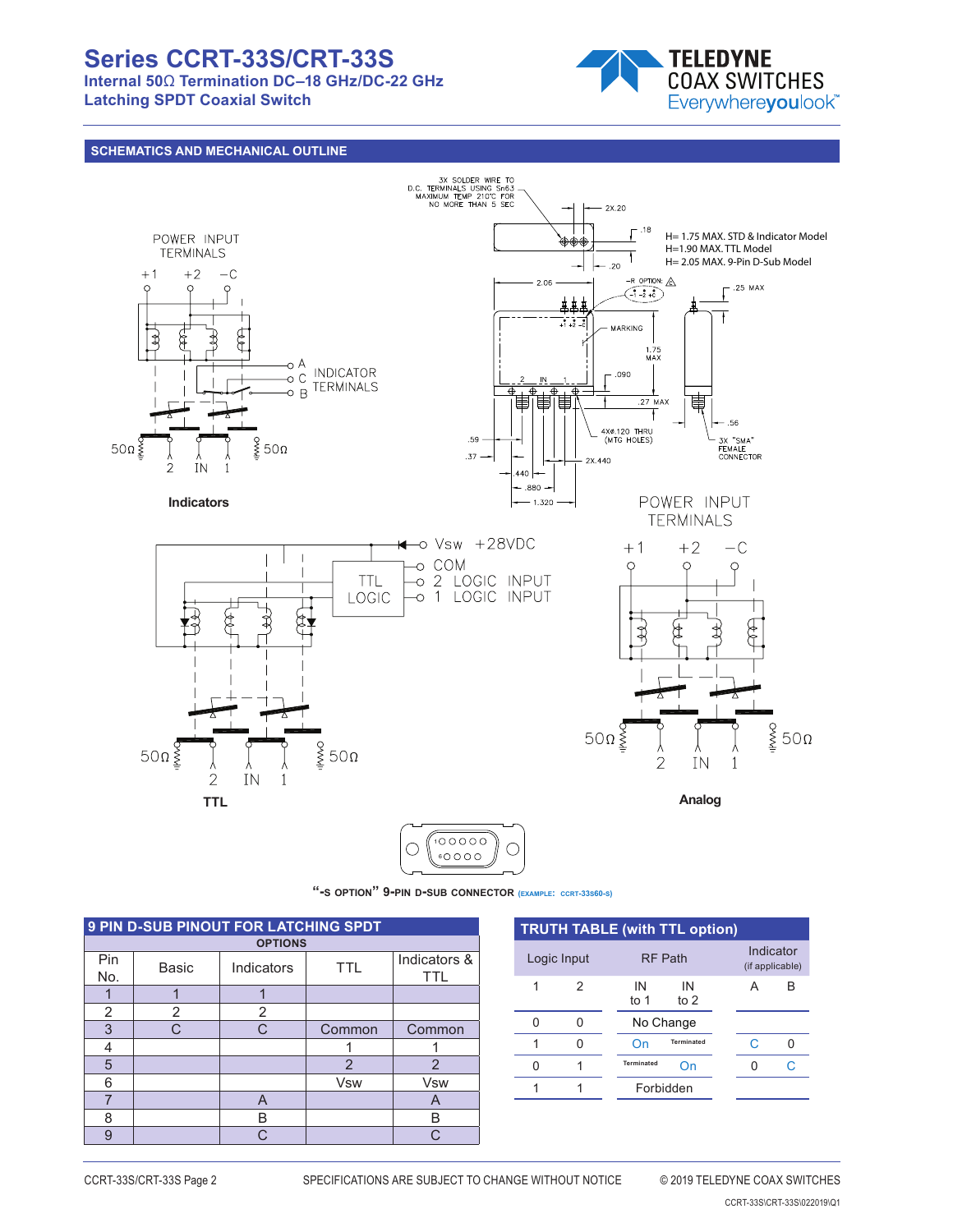

# **Series CCRT-33S/CRT-33S Internal 50**Ω **Termination DC–18 GHz/DC-22 GHz**

**Latching SPDT Coaxial Switch**

### **TYPICAL NARROWBAND RF INSERTION LOSS PERFORMANCE CURVES**



#### **Insertion Loss ( 12-18 GHz )**

**Insertion Loss ( 18-22 GHz )**



**elite model only**

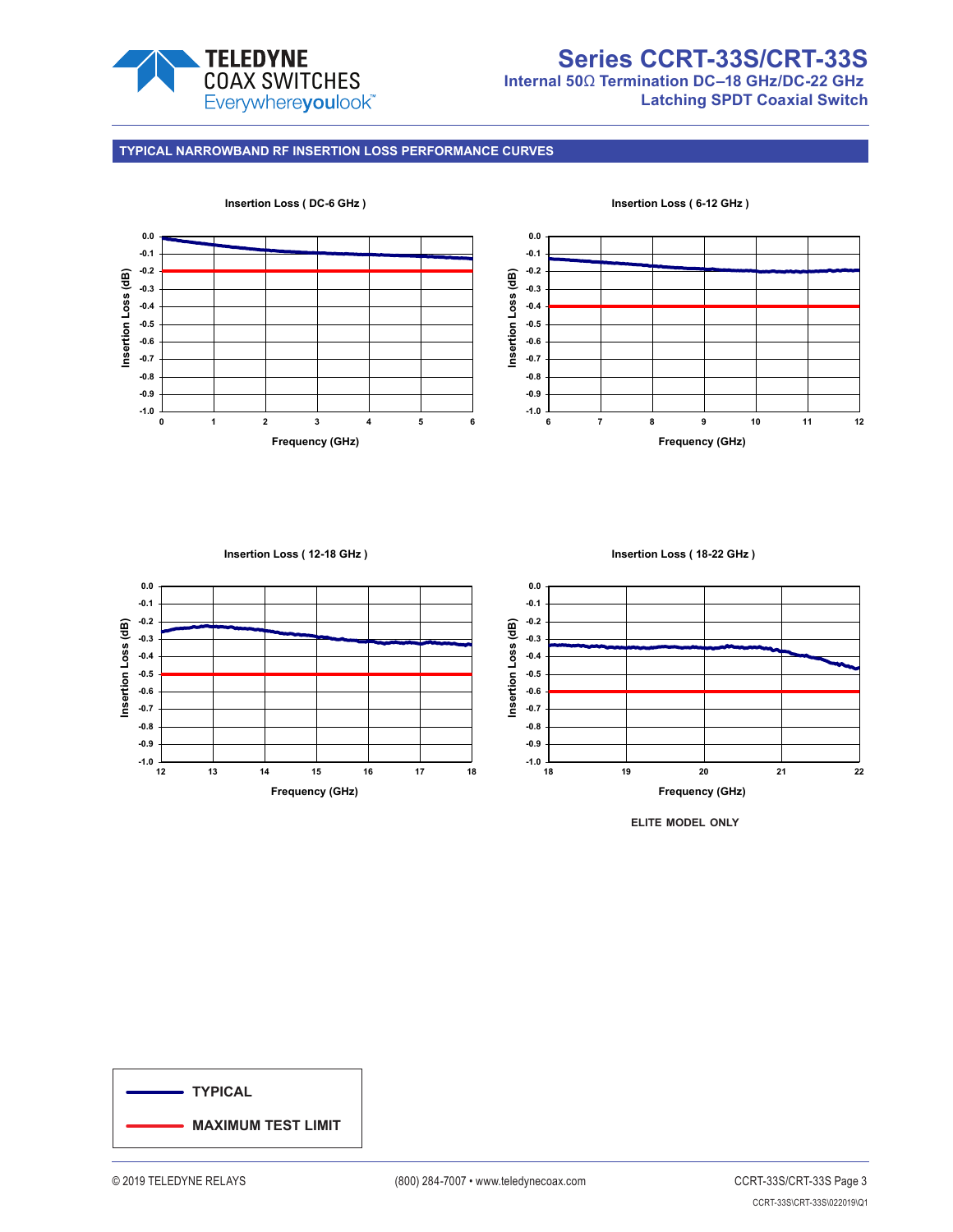# **Series CCRT-33S/CRT-33S**

**Internal 50**Ω **Termination DC–18 GHz/DC-22 GHz Latching SPDT Coaxial Switch**



## **TYPICAL NARROWBAND RF ISOLATION PERFORMANCE CURVES**









**elite model only**

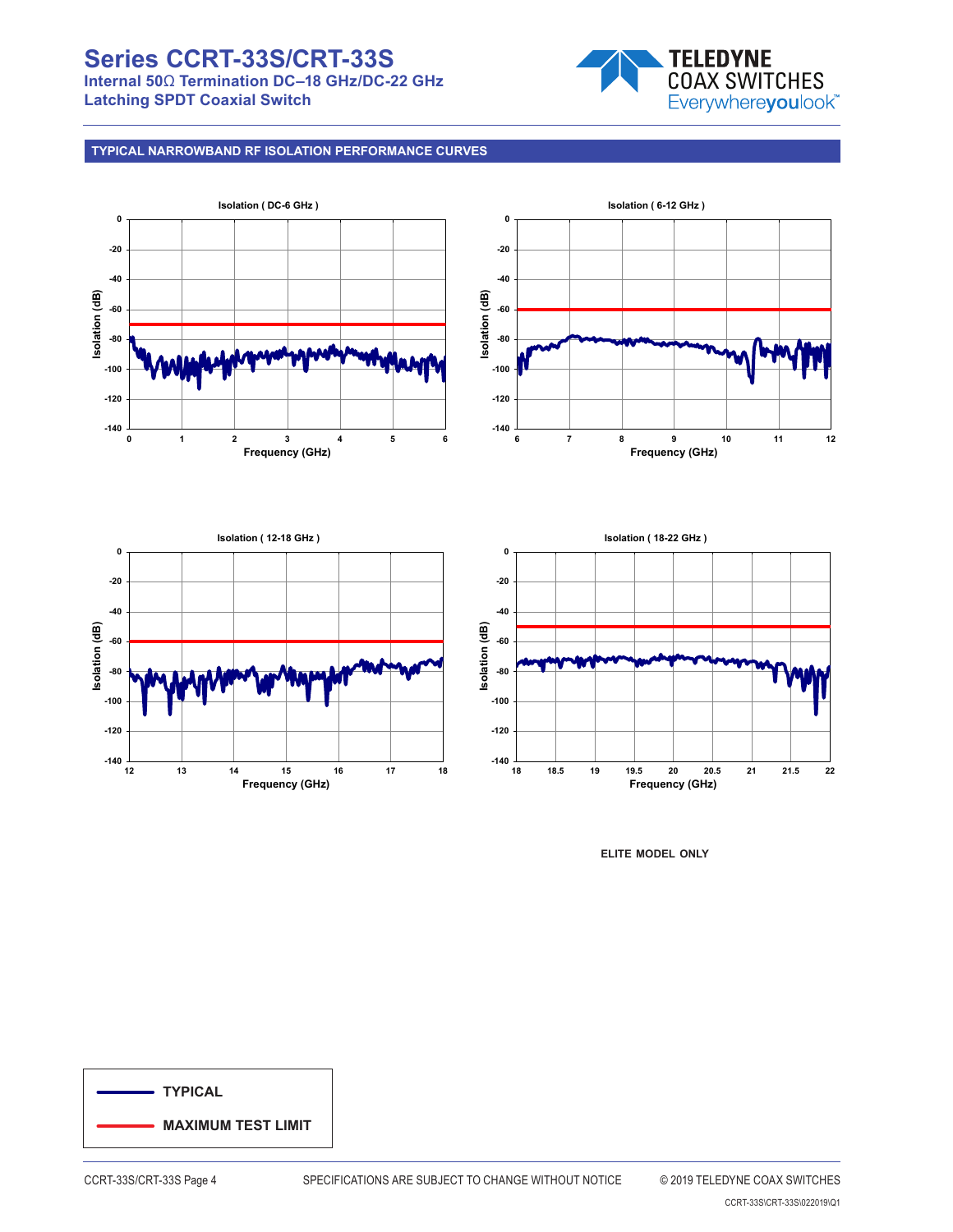

# **Series CCRT-33S/CRT-33S Internal 50**Ω **Termination DC–18 GHz/DC-22 GHz**

**Latching SPDT Coaxial Switch**

**TYPICAL NARROWBAND RF VSWR PERFORMANCE CURVES**



**elite model only**

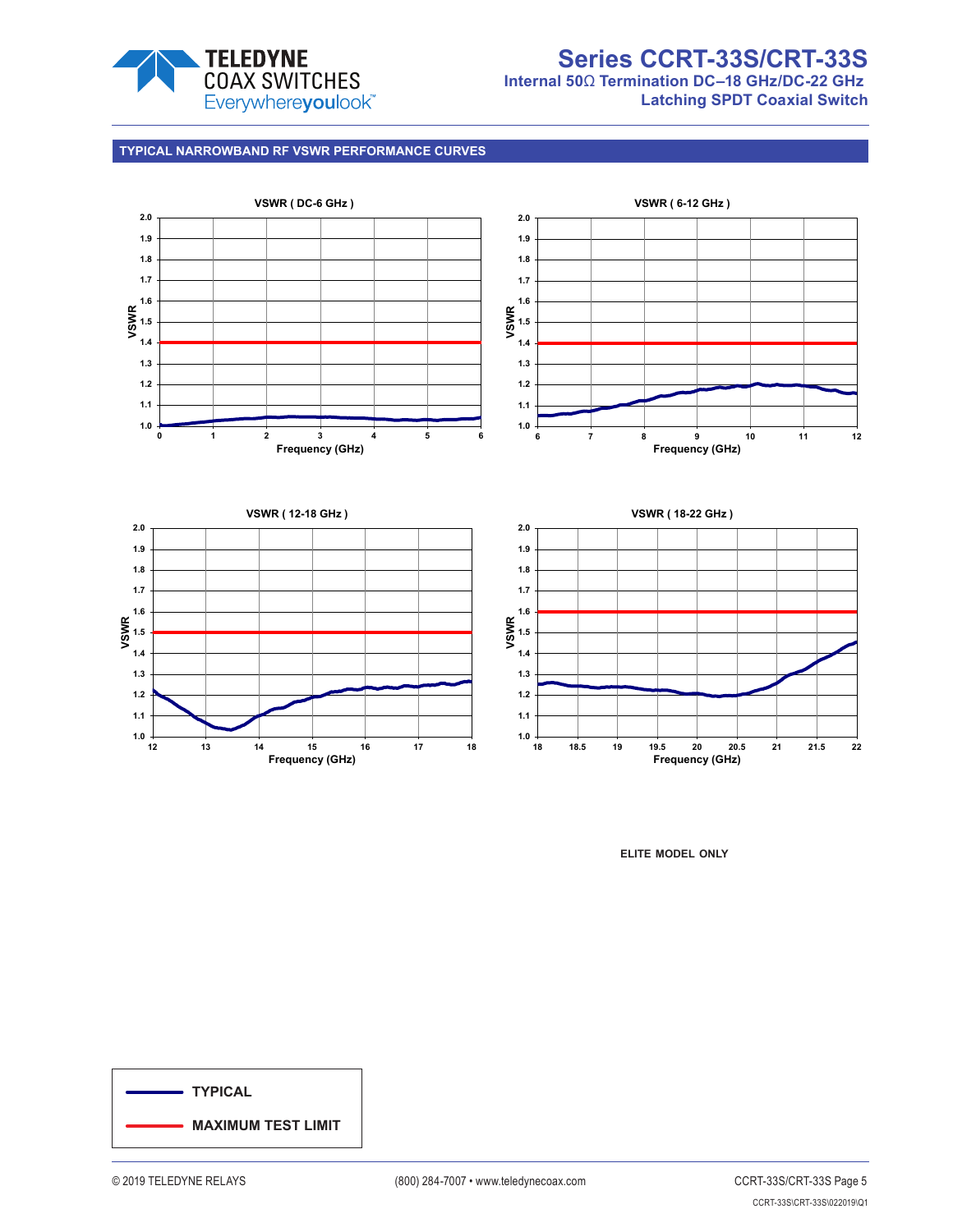**Series CCRT-33S/CRT-33S Internal 50**Ω **Termination DC–18 GHz/DC-22 GHz Latching SPDT Coaxial Switch**



**TYPICAL POWER PERFORMANCE CURVE**

# **Power Handling vs. Frequency**



Estimates based on the following reference conditions:

- Ambient temperature of 40°C or less
- Sea level operation
- Load VSWR of 1.20:1 maximum
- No high-power (hot) switching

Please contact Teledyne Coax Switches for derating factors when applications do not meet the foregoing reference conditions.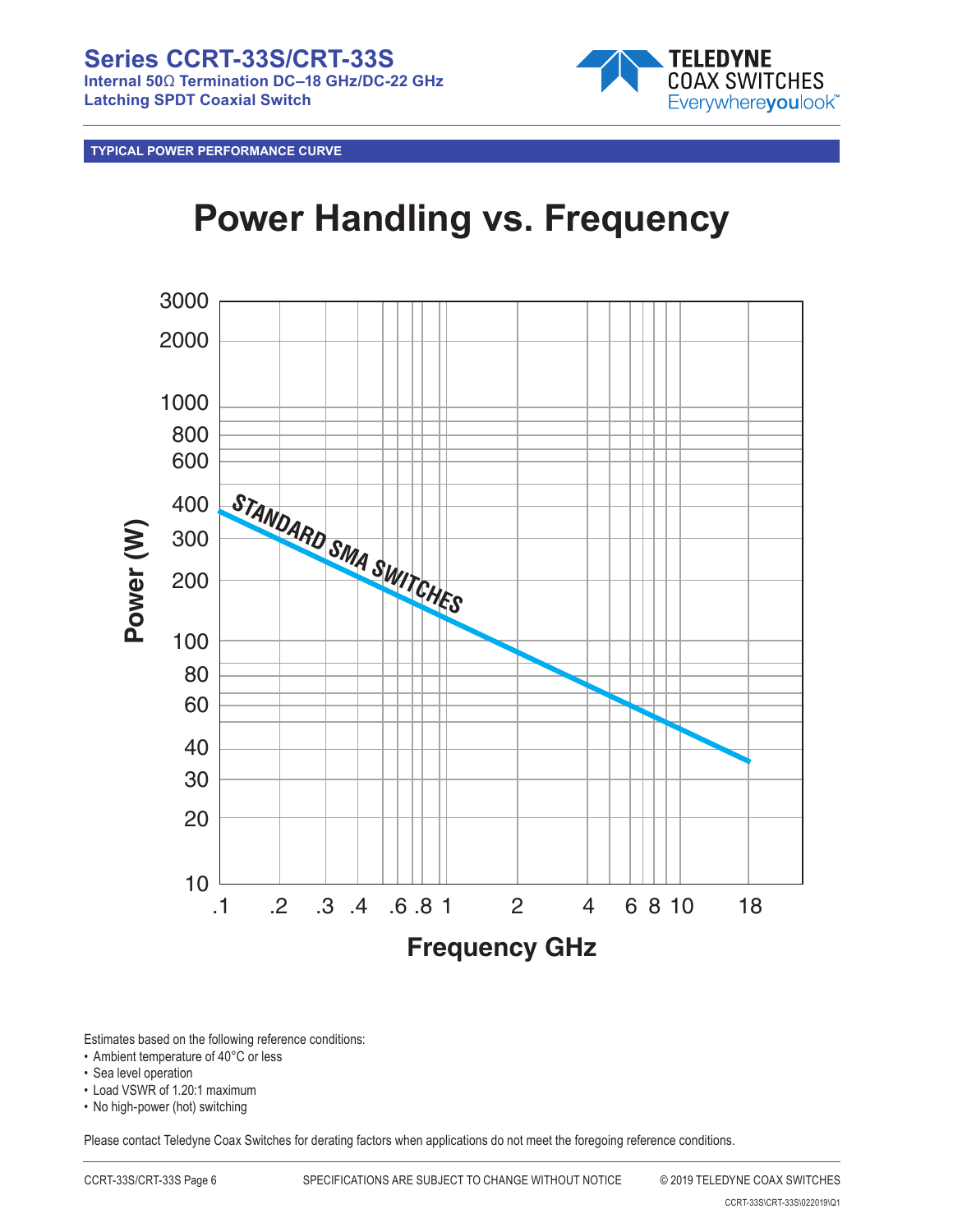

#### **GLOSSARY**

#### **Actuator**

An actuator is the electromechanical mechanism that transfers the RF contacts from one position to another upon DC command.

#### **Arc Suppression Diode**

A diode is connected in parallel with the coil. This diode limits the "reverse EMF spike" generated when the coil de-energizes to 0.7 volts. The diode cathode is connected to the positive side of the coil and the anode is connected to the negative side.

#### **Date Code**

All switches are marked with either a unique serial number or a date code. Date codes are in accordance with MIL-STD-1285 Paragraph 5.2.5 and consist of four digits. The first two digits define the year and the last two digits define the week of the year (YYWW). Thus, 1032 identifies switches that passed through final inspection during the 32nd week of 2010.

#### **Latching**

A latching switch remains in the selected position whether or not voltage is maintained. This can be accomplished with either a magnetic or mechanical latching mechanism.

#### **Indicator**

Indicators tell the system which position the switch is in. Other names for indicators are telemetry contacts or tellback circuit. Indicators are usually a set of internally mounted DC contacts linked to the actuator. They can be wired to digital input lines, status lights, or interlocks. Unless otherwise specified, the maximum indicator contact rating is 30 Vdc, 50 mA, or 1.5 Watts into a resistive load.

#### **Internal Termination**

Unselected ports are internally terminated to a matched load. The load is 50Ω resistive device. The max RF power rating is 2 Watts CW. Without the internal termination option, the unselected ports are open circuits.

#### **Isolation**

Isolation is the measure of the power level at the output connector of an unconnected RF channel as referenced to the power at the input connector. It is specified in dB below the input power level.

#### **Self-Cutoff**

The self-cutoff option disables the actuator current on completion of actuation. Either a series contact (linked to the actuator) or an IC driver circuit provides the current cutoff. This option results in minimum power consumption by the RF switch. Cutthroat is another name used in the industry for this option. Pulse latching is a term used to describe a switch without this feature.

#### **SPDT Switch**

A single-pole double-throw, bi-directional switch that can be used as having one input and two outputs or two inputs and one output.

#### **Switching Time**

Switching time is the total interval beginning with the arrival of

the leading edge of the command pulse at the switch DC input and ending with the completion of the switch transfer, including contact bounce. It consists of three parts: (1) inductive delay in the coil, (2) transfer time of the physical movement of the contacts, and (3) the bounce time of the RF contacts.

#### **TTL Switch Driver Option**

As a special option, switch drivers can be provided for both failsafe and latching switches, which are compatible with industry-standard low-power Schottky TTL circuits.

#### **Performance Parameters vs Frequency**

Generally speaking, the RF performance of coaxial switches is frequency dependent. With increasing frequency, VSWR and insertion loss increase while isolation decreases. All data sheets specify these three parameters as "worst case" at the highest operating frequency. If the switch is to be used over a narrow frequency band, better performance can be achieved.

#### **Actuator Current vs Temperature**

The resistance of the actuator coil varies as a function of temperature. There is an inverse relationship between the operating temperature of the switch and the actuator drive current. For switches operating at 28 VDC, the approximate actuator drive current at temperature, T, can be calculated using the equation: **I A**

$$
I_T = \frac{1}{[1 + .00385 (T-20)]}
$$

**Where:**

**I <sup>T</sup>** = Actuator current at temperature, T

- **I <sup>A</sup>** = Room temperature actuator current – see data sheet
- $T = T$ emperature of interest in  $°C$

#### **Magnetic Sensitivity**

An electro-mechanical switch can be sensitive to ferrous materials and external magnetic fields. Neighboring ferrous materials should be permitted no closer than 0.5 inches and adjacent external magnetic fields should be limited to a flux density of less than 5 Gauss.

#### **SPECIAL FEATURE**

**Switching High-Power or Highly Sensitive Signals** Ensure the most linear response with the best galvanically matched contact system in the industry. Extremely low passive intermodulation is standard on all of our switches.

| Carrier<br>Frequency 1 |  | Carrier<br>Frequency 2       | PIM 3rd Order<br>Frequency |            | PIM 5th<br>Order Fre-<br>quency |
|------------------------|--|------------------------------|----------------------------|------------|---------------------------------|
| 870 MHz                |  | 893 MHz                      | 847 MHz                    |            | 824 MHz                         |
|                        |  | 3rd Order<br>Intermodulation |                            |            | 5th Order<br>Intermodulation    |
| SPDT                   |  | $-91$ dBm                    |                            | $-110$ dBm |                                 |
|                        |  |                              |                            |            |                                 |

 $-134$  dBc  $-153$  dBc